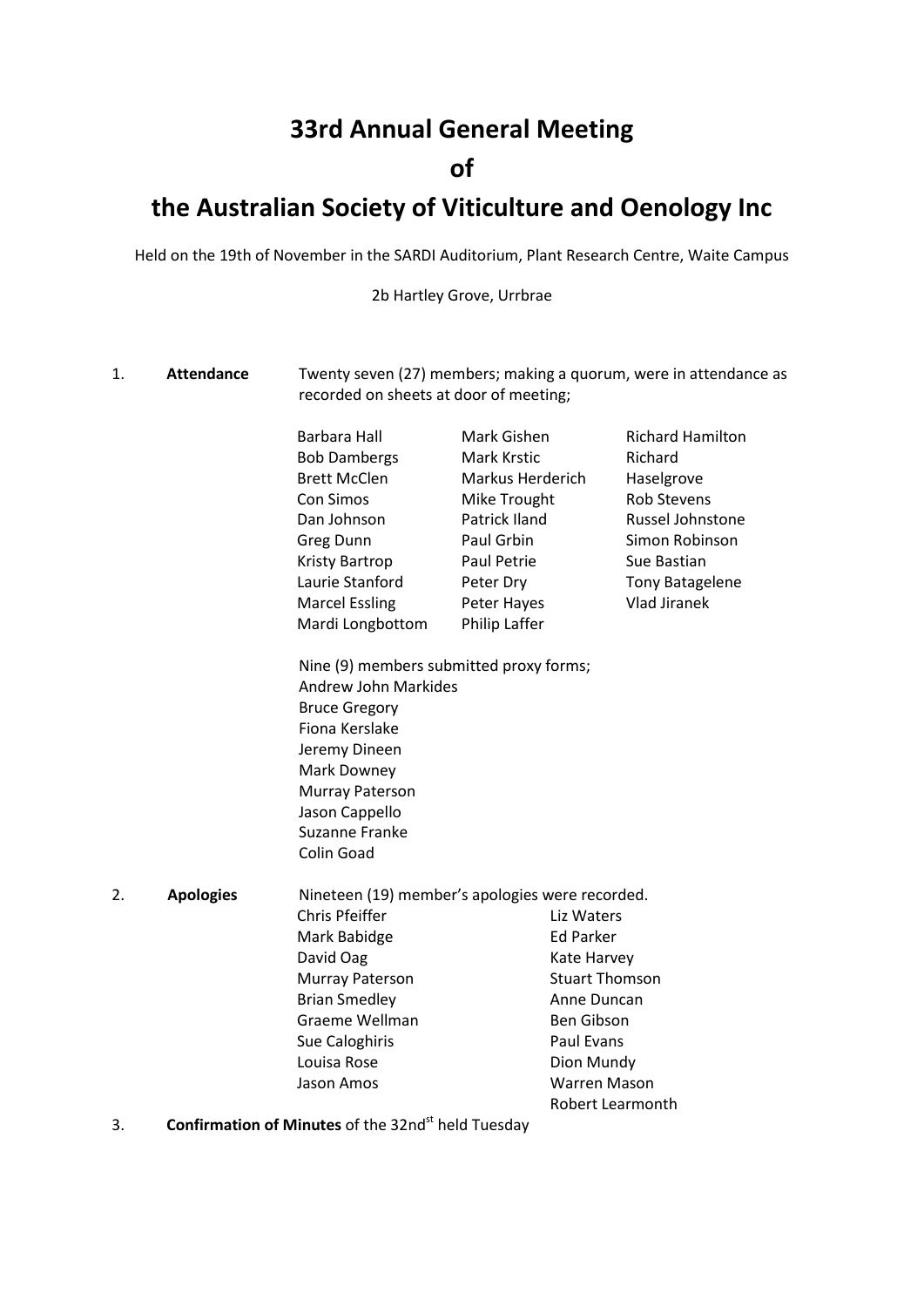The Chair called for any amendments to the minutes. Markus Herderich pointed out that there was an incomplete sentence in last paragraph of Item 8.

*"The president acknowledged that it was a contentious issue and that the ASVO board had looked…"*

### *Amended*

*"The president acknowledged that it was a contentious issue and that the ASVO board had looked at ways of negotiating a discount but that these had not been successful to date given the issues of the structure of the organisations."*

**MOTION: That the minutes are recorded as a true and correct record of the 31st AGM pending posting of an amended item 8 to the ASVO website. The motion was moved by Paul Grbin and seconded by Simon Robinson. The motion was carried.**

## 4. **Business arising from the minutes**

No business was arising from the minutes.

### 5. **Chairman's report.**

The Chair presented his report to the members. It has been another busy and successful year for the ASVO; we presented our first awards for excellence and held a seminar on Efficiency and Sustainability in the Winery which was a great success. We also spent much of the year collaborating with the AWRI to host the 15th Australian Wine Industry Conference. We have posted a considerable surplus which has restored our equity reserves.

The awards for excellence were a new initiative for the ASVO in the 2012-13 year. The Chair called for any questions relating to the Chair's report.

No further questions were proffered.

## **MOTION: That the chairman's annual report be accepted.**

**The motion was moved by Paul Petrie and seconded by Russel Johnstone. The motion was carried.**

## 6. **Treasurer's report**

The Treasurer presented the audited financial reports for the year ended 30 June 2013 to the members. The Treasurer summarised the report noting that membership income was stable and that events had contributed considerable revenue returning equity to the ASVO.

The Treasurer called for any questions relating to the Treasurer's report.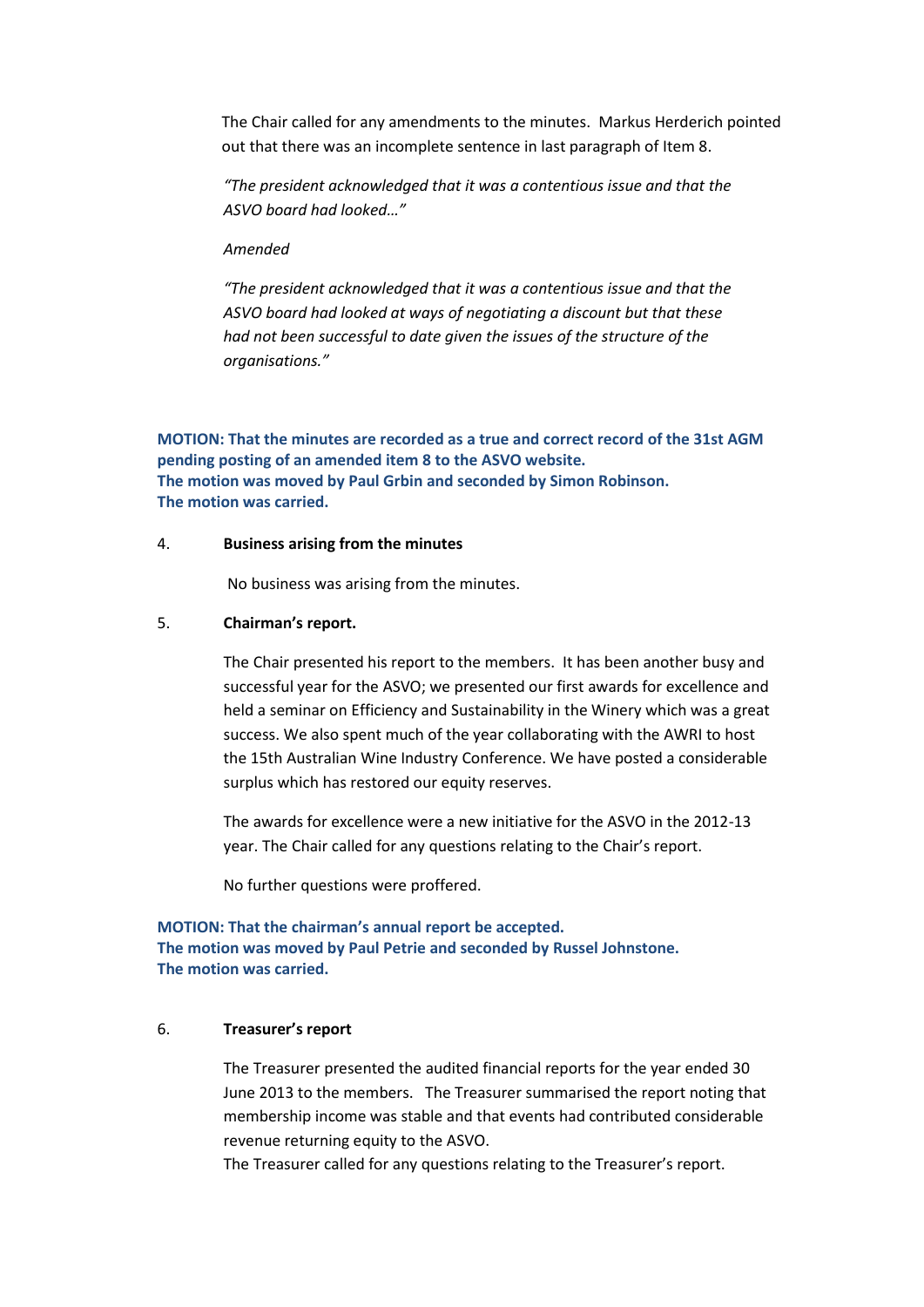## **MOTION: That the Treasurer's report is accepted.**

**The motion was moved by Richard Hamilton and seconded by Markus Herderich. The motion was carried.**

## 7. **Board elections**

The Chair reported the outcomes of the election for the five general positions on the board. The chair welcomed newly elected Board members.

Paul Petrie Mardi Longbottom Brett McClen Mike Trought Mark Downey

There were seven nominations received and a total of 267 valid ballots were received representing 41.5% of eligible voters.

The Chair thanked the outgoing members for their contributions over the past two years. Special thanks to Mark Gishen who had acted as treasurer for two terms and was instrumental in maintaining a stable financial base, to Greg Dunn whose contribution over two term was invaluable and Alan Hoey who held the role of Vice President for the last two years.

The Chair thanked all candidates for their participation and acknowledged the other candidates for their desire and willingness to play a greater role in the Society.

## 8. **Appointment of fellow**

The Chair announced that Malcolm Allen had been invited to become a fellow of the ASVO. Malcolm had accepted the award but was unable to be present to receive it. The Chair advised members that the award would be presented to Malcolm at the Mildura Seminar in July2014.

The Chair explained that Malcolm had been awarded the fellowship recognizing his outstanding contribution through major roles within industry, science, education and the Society itself. These contributions include being a Board member and Secretary from 1998 to 2010 and acting as an Associate Editor for the AJGWR since its inception in 1995. Contributions to the industry include training generations of students at the Riverina College of Advanced Education and then Charles Sturt University, and pioneering research into how methoxypyrazines act as grape flavour components.

#### 9. **Other business**

The Chair opened the meeting for questions;

Richard Haselgrove asked whether the move to electronic voting had resulted in a higher return rate.

The Chair replied that the return rate equalled the previous election return rate. The Chair explained that the move to electronic voting was aimed more at